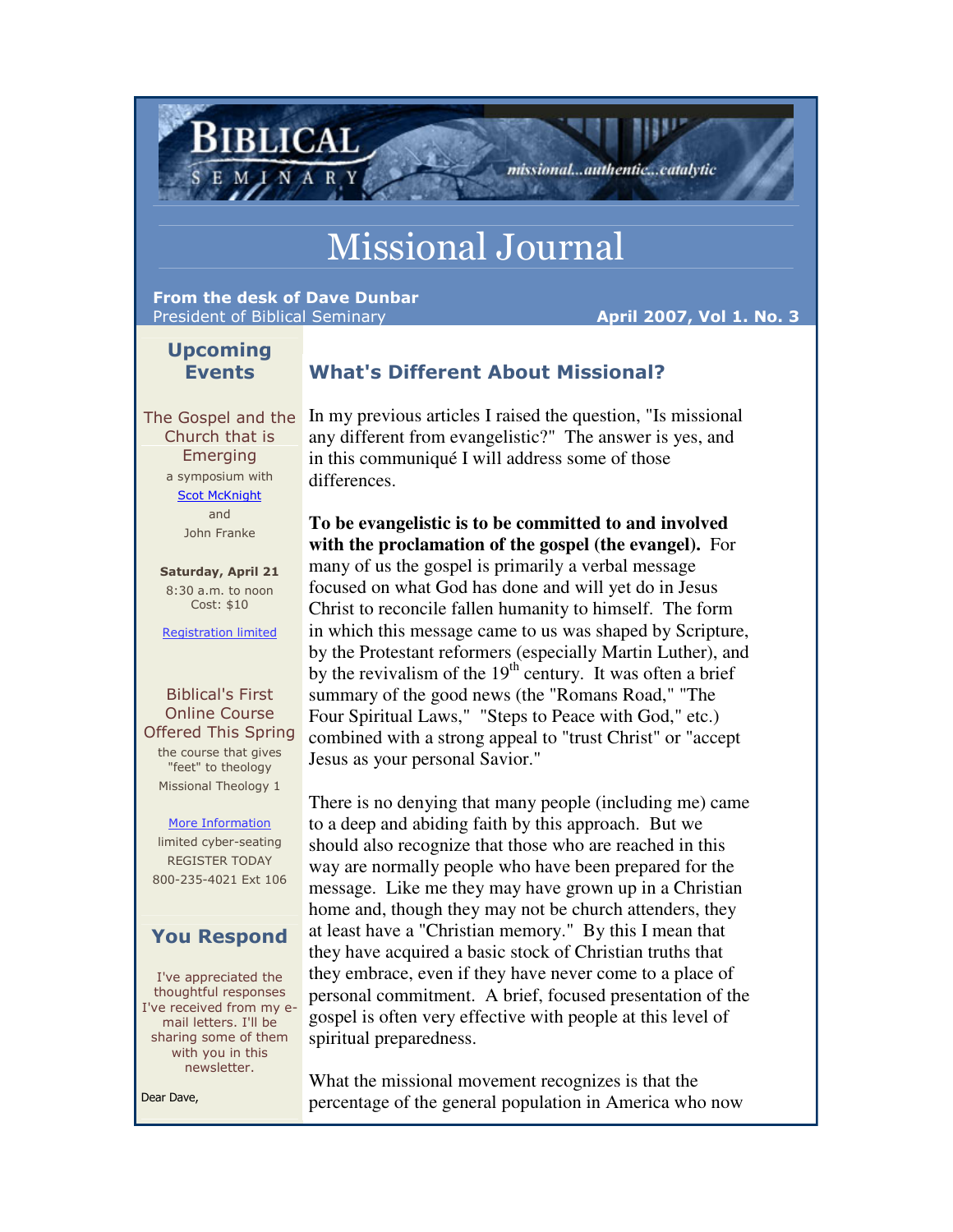Thank you for your recent e-mail to the Biblical alumni. I appreciated very much your thoughts on the concept of being "missional." I must admit, I usually turn off quickly to the latest "catch words" that enter our Christian vocabulary and get tossed around until new words come along to take their place. I had been doing that with the word "missional." This word, however, describes the response needed by the church to the shift that has occurred in our culture toward Christianity. Your brief digest is most helpful.

Jim Miller, DMin '05

Quick Links

Our website

CECL at Biblical

Planned Giving

Click below to access past Missional Journals

#### Archived Missional **Journals**

Your comments are welcome please e-mail us!

president@biblical.edu

If you are interested in supporting our vision for seminary education click here

**Institutional Advancement** 

fit the above profile is rapidly shrinking. As I mentioned in my last article, our culture is increasingly post-Christian and biased against the gospel. So what should we do? Is the answer simply to be "faithful," i.e., to say, "Just keep doing what worked before, and trust God for the results"? The problem with this answer is the assumption that "what worked before" was a comprehensive and biblically sufficient presentation of the gospel--one that doesn't need to be examined or modified.

But this assumption is being challenged in some of the missional literature, and I find it a healthy challenge. Consider these two lines of discussion:

#### **An incarnational gospel**

One legacy of the liberal-fundamentalist controversies of the first half of the  $20<sup>th</sup>$ century was the tendency to sever gospel words from gospel deeds: fundamentalists were more intent on preserving a faithful message and liberals were more concerned with social applications. The result for many fundamentalist and evangelical churches was an individualistic and privatized spirituality that had little connection to the surrounding environment. Of course there were exceptions: evangelicals in the latter part of the  $20<sup>th</sup>$  century have been involved in the pro-life movement, prison ministry, care for the poor, etc. And in some quarters, like the African-American church, there has always been a more balanced understanding of the need to incarnate the message. Nevertheless, there remains a strong tendency toward a disembodied gospel.

**Alan Hirsch** (*The Forgotten Ways*  [Brazos, 2006], pp. 127ff.) **has argued the need for the western church to recapture what he calls the "Apostolic Genius" of the early church.** Part of this genius he describes as the "missionalincarnational impulse." By this he means that "the incarnation not only qualifies God's acts in the world, but must also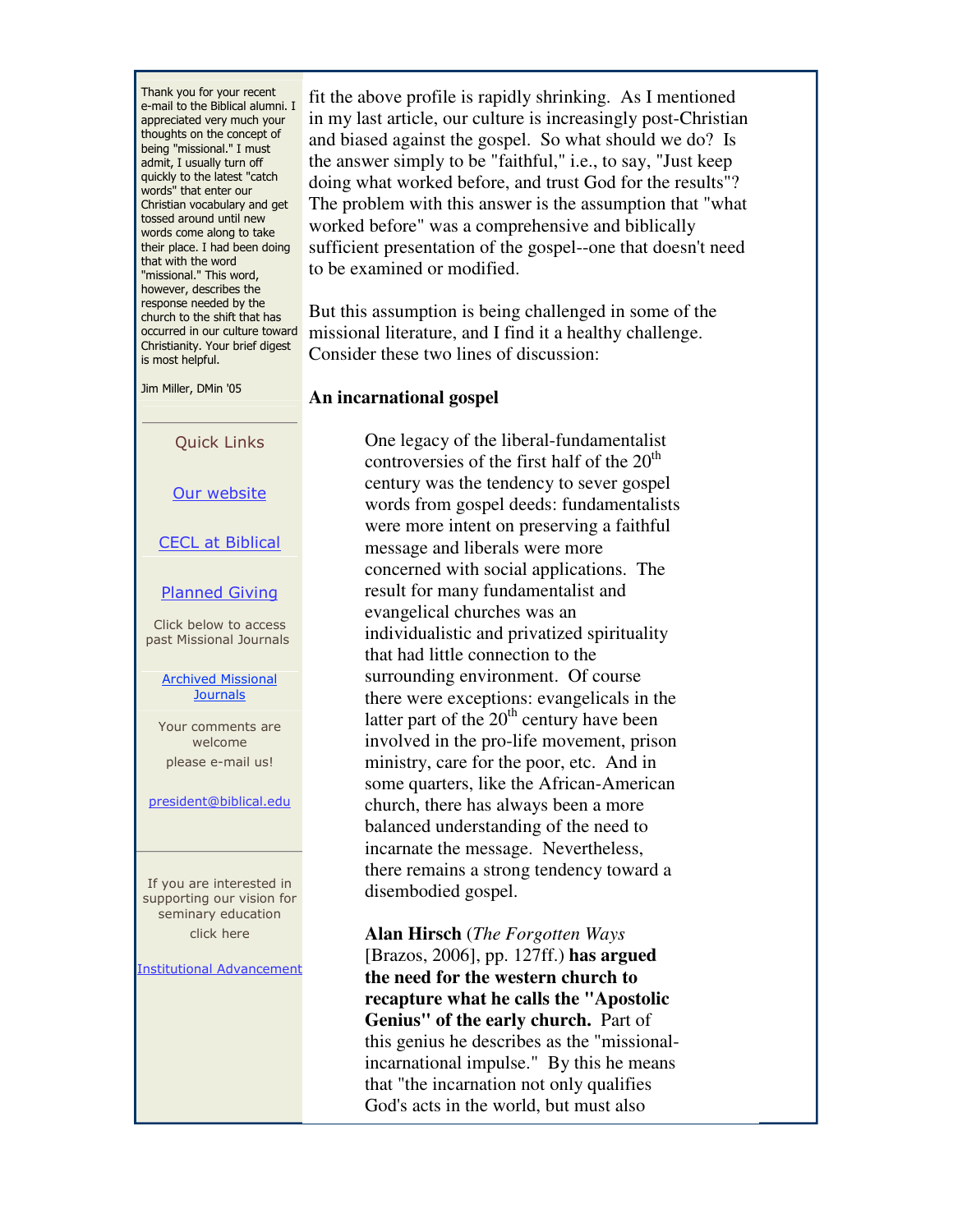qualify ours. . . . To act incarnationally therefore will mean in part that in our mission to those outside of the faith we will need to exercise a genuine identification and affinity with those we are attempting to reach" (p. 133).

The missional church is concerned about a transformative gospel that unites word and deed, theory and praxis. Scot McKnight writes, "This holistic emphasis finds perfect expression in the ministry of Jesus, who went about doing good to bodies, spirits, families, and societies. He picked the marginalized up from the floor and put them back in their seats at the table; he attracted harlots and tax collectors; he made the lame walk and opened the ears of the deaf. He cared, in other words, not just about lost souls, but also about whole persons and whole societies" ("Five Streams of the Emerging Church," *Christianity Today* [Feb 2007], p. 38). In other words, **the good news is not just a message to be delivered; it is a reality that must be demonstrated by a faith active in love.** As my colleague Charles Zimmerman says, "We need good messaging and good neighboring."

### **The congregation as hermeneutic**

As Os Guinness observed nearly a quarter century ago, the problem with Christianity in western culture is not credibility but plausibility. In other words, the problem is not that there are no good reasons for people to believe in Jesus; rather, because the idea of Christian faith lacks plausibility, people are less inclined to take the reasons seriously. So the crucial question to be addressed is how might Christians strengthen the plausibility of the message?

The theologian who has probably given greatest impetus to the missional